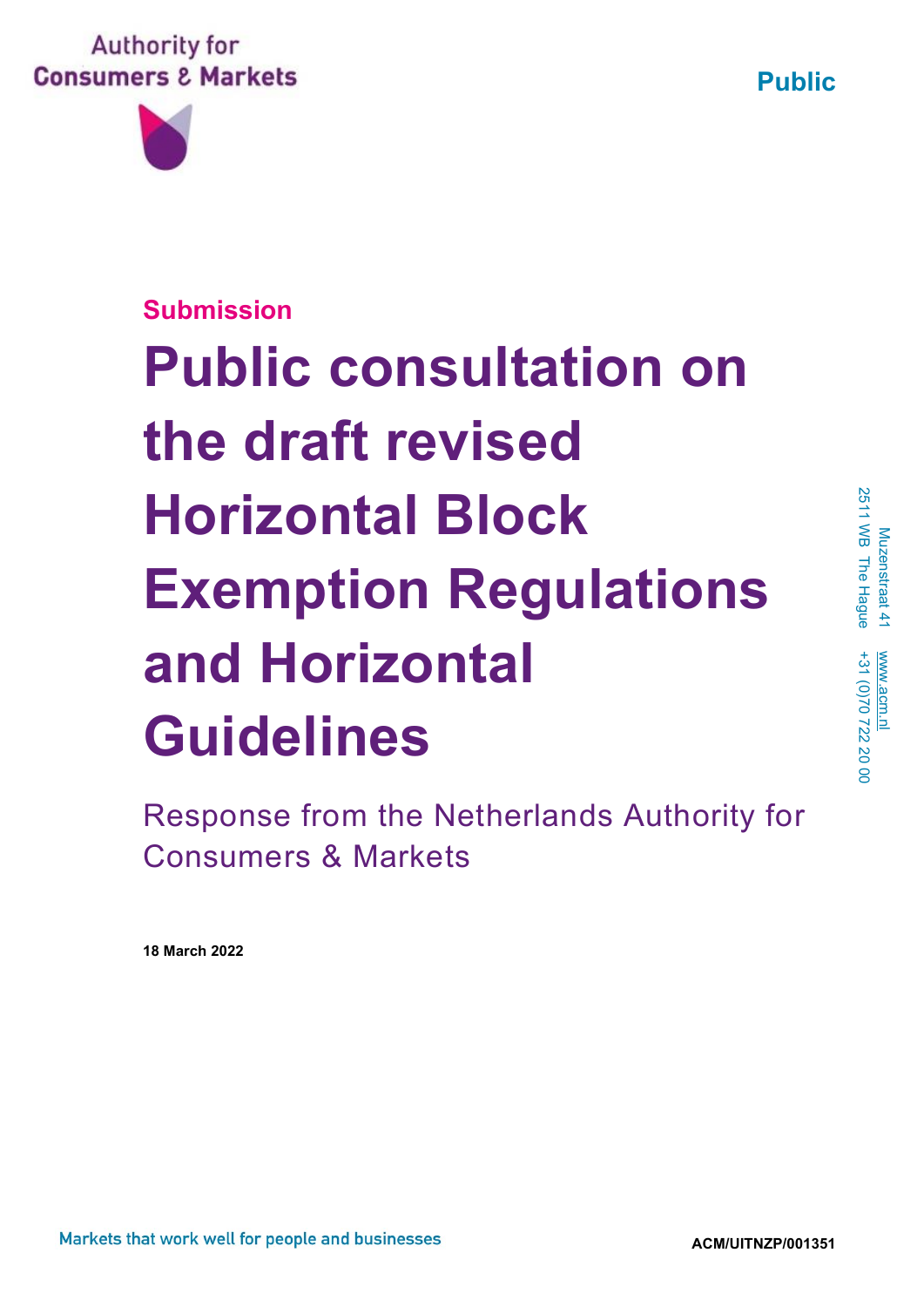## **Intro and summary**

The Netherlands Authority for Consumers & Markets ("ACM") welcomes the Commission's draft revised Horizontal Block Exemption Regulations and Horizontal Guidelines, as well as this opportunity to comment on them as part of the ongoing public consultation.<sup>1</sup> In general, ACM agrees with the proposed changes to both the draft revised Horizontal Block Exemption Regulations and the draft revised Horizontal Guidelines, including the chapter on sustainability agreements.

The Commission introduces specific guidance on the application of competition law to sustainability agreements. That introduction in itself is applauded by ACM. ACM also greatly welcomes the recognition in sections 9.2 and 9.3 that many sustainability initiatives fall outside of article 101(1) TFEU, as well as the introduction of a soft safe harbour for standardization agreements. ACM is equally pleased to see the Commission recognizes the existence of out-of-market benefits in the form of collective benefits.

For the time being, ACM believes that the proposed guidelines do not stand in the way of genuine prosustainability initiatives based on the cases reviewed by ACM in recent years, which is comforting. However, it remains to be seen to what extent sustainability initiatives that "push the boundaries" further and achieve more ambitious sustainability goals can be cleared under the draft revised Horizontal Guidelines. To ensure such initiatives can be deployed as well, among other reasons, ACM does have some suggestions for amendments to the draft revised Horizontal Guidelines.

The main suggestions are summarized here:

- Agreements aiming exclusively to respect national or international legal standards that apply to doing business in or outside Europe, particularly in developing countries, should fall outside Article 101 (1) TFEU.
- Consumers within the relevant market need only enjoy an appreciable objective advantage under Article 101 (3) TFEU. They need not be compensated in full. Hence, collective benefits that accrue to parties that are not (also) consumers within the relevant market can count towards the fair share for consumers.
- Future-generation costs and benefits of sustainability agreements should be taken into account and appropriately discounted as a rule, not just under shadow pricing.
- Quantification should not always be preferred to qualitative analysis. Under quantification, in addition to willingness to pay, other methods such as shadow prices based upon prevention costs should be covered.
- The requirement of indispensability should cover agreements to exceed or accelerate public targets, not exclude them.

ACM trusts the Commission will give due weight to these suggestions in light of the overall response to the consultation, and looks forward to the final text.

<sup>1</sup> As published on 1 March 2022 via [https://ec.europa.eu/competition-policy/public-consultations/2022-hbers\\_en.](https://ec.europa.eu/competition-policy/public-consultations/2022-hbers_en)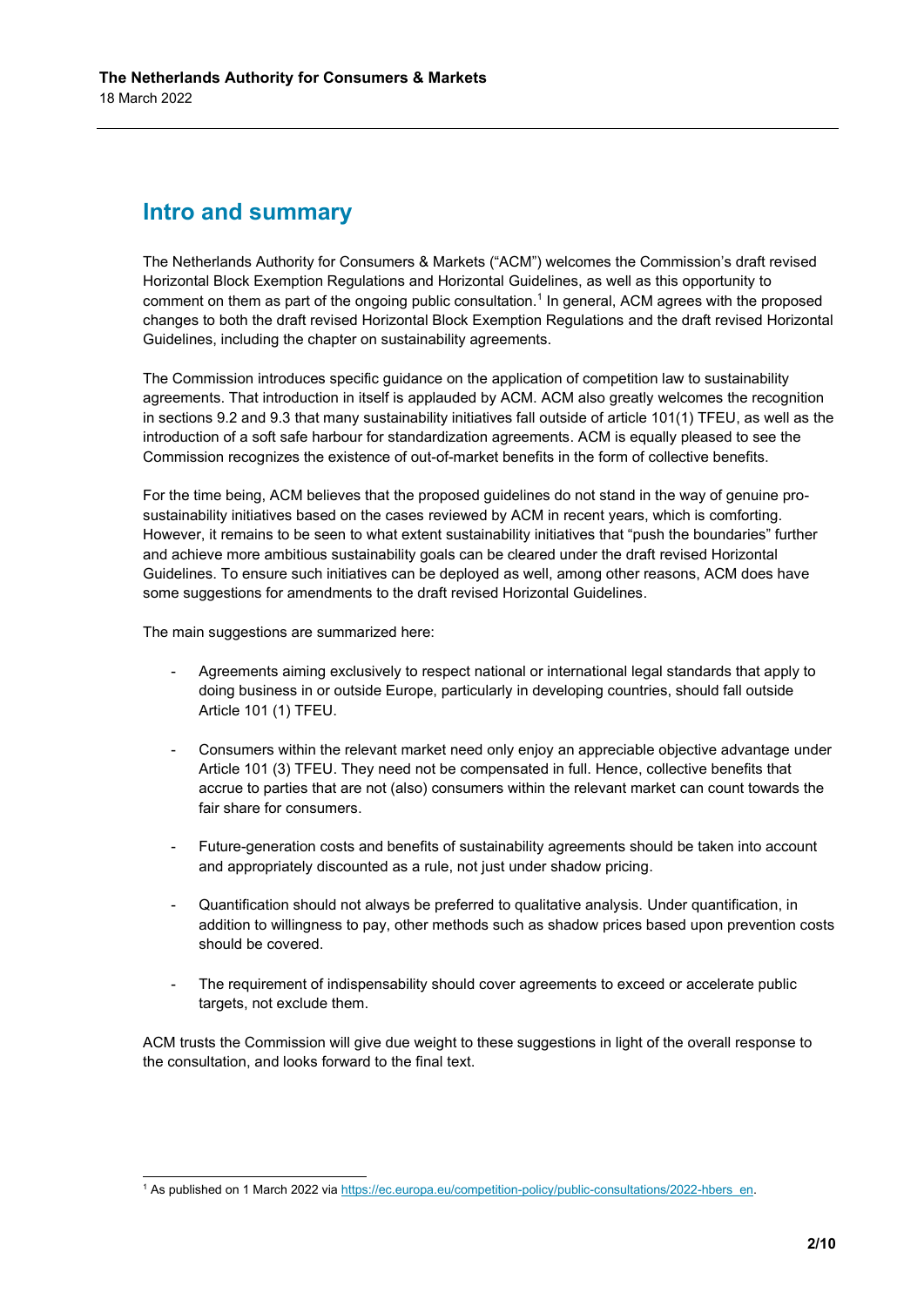# **Outline**

The outline of ACM's response is as follows:

| $\mathbf{1}$ |       |  |
|--------------|-------|--|
|              | 1.1   |  |
|              | 1.2   |  |
| 2            |       |  |
|              | 2.1   |  |
|              | 2.2   |  |
|              | 2.3   |  |
|              | 2.4   |  |
|              | 2.5   |  |
|              | 2.5.1 |  |
|              | 2.5.2 |  |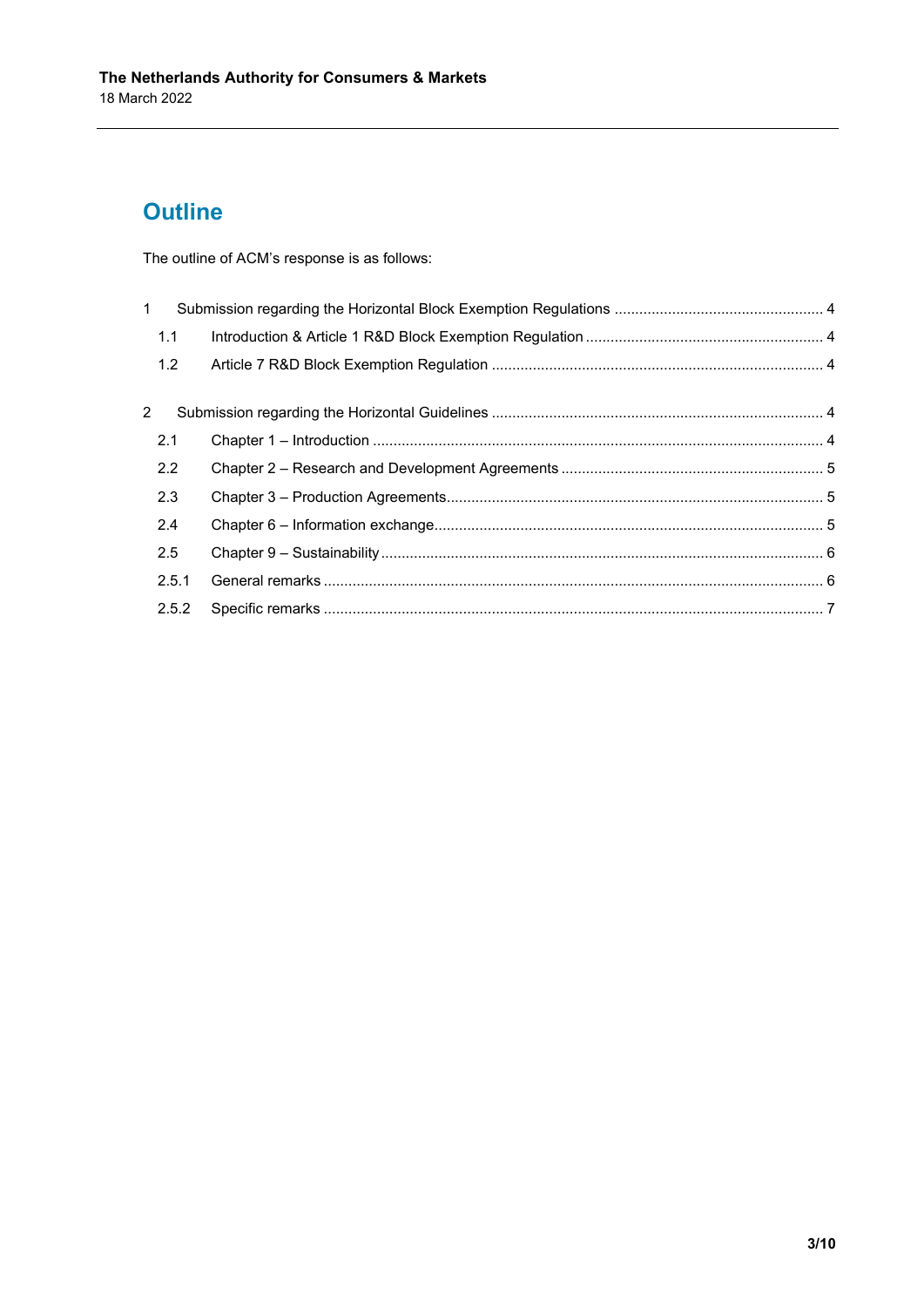## <span id="page-3-0"></span>**1 Submission regarding the Horizontal Block Exemption Regulations**

#### <span id="page-3-1"></span>**1.1 Introduction & Article 1 R&D Block Exemption Regulation**

The introduction, paragraph 20, and Article 1, paragraph 1(14) both use the phrase 'fields of use'. More guidance with regard to the concept of 'fields of use' would be welcome.

#### <span id="page-3-2"></span>**1.2 Article 7 R&D Block Exemption Regulation**

Article 7, paragraph 2, describes how to assess comparable, competing efforts (*'three or more competing R&D efforts in addition to and comparable with those of the parties to the R&D agreement'):*

*'For the purposes of applying the threshold provided for in Article 6 paragraph 3, the assessment of comparability of competing R&D efforts shall be made on the basis of reliable information concerning elements such as (i) the size, stage and timing of the R&D efforts, (ii) third parties' (access to) financial and human resources, their intellectual property, know-how or other specialised assets, their previous R&D efforts and (iii) the third parties' capability and likelihood to exploit directly or indirectly possible results of their R&D efforts on the internal market.'*

Perhaps it can be clarified that it is only about the 'comparability' criterion, not about the 'competing' criterion.

## <span id="page-3-3"></span>**2 Submission regarding the Horizontal Guidelines**

#### <span id="page-3-4"></span>**2.1 Chapter 1 – Introduction**

In section 1.2.4 '*Restrictions of competition by object',* it is described in paragraph 31 that an '*individual and detailed examination'* is necessary for determining a restriction of competition by object. ACM wonders if this examination should only apply to situations as those in the [Sun vs. Commission](https://curia.europa.eu/juris/document/document.jsf;jsessionid=D9487522253FE0603FCB510FE3641870?text=&docid=239296&pageIndex=0&doclang=EN&mode=req&dir=&occ=first&part=1&cid=640491) ruling (ECLI:EU:C:2021:241); in cases where: '*the Commission has not, in the past, considered that a certain type of agreement was, by its very object, restrictive of competition'*.

ACM additionally wonders how this '*individual and detailed examination*' relates to other parts of the draft Guidelines:

- Footnote 28: '*For agreements for which the European Court of Justice has already held that they constitute particularly serious breaches of the competition rules, the analysis of the legal and economic context may be limited to what is strictly necessary in order to establish the existence of a restriction by object, see judgment of 20 January 2016, Toshiba, C-373/14 P, EU:C:2016:26, paragraph 29'*.
- Paragraph 320: '*A buyer cartel, provided that it affects trade between Member States, constitutes by its nature and independently of any concrete effects that it may have, an appreciable restriction of competition181. Therefore, the assessment of buyer cartels, contrary to that of joint purchasing arrangements, does not require a definition of the relevant market(s), consideration of the market position of the purchasers on the upstream purchasing market nor whether they are competing on the downstream selling market'*.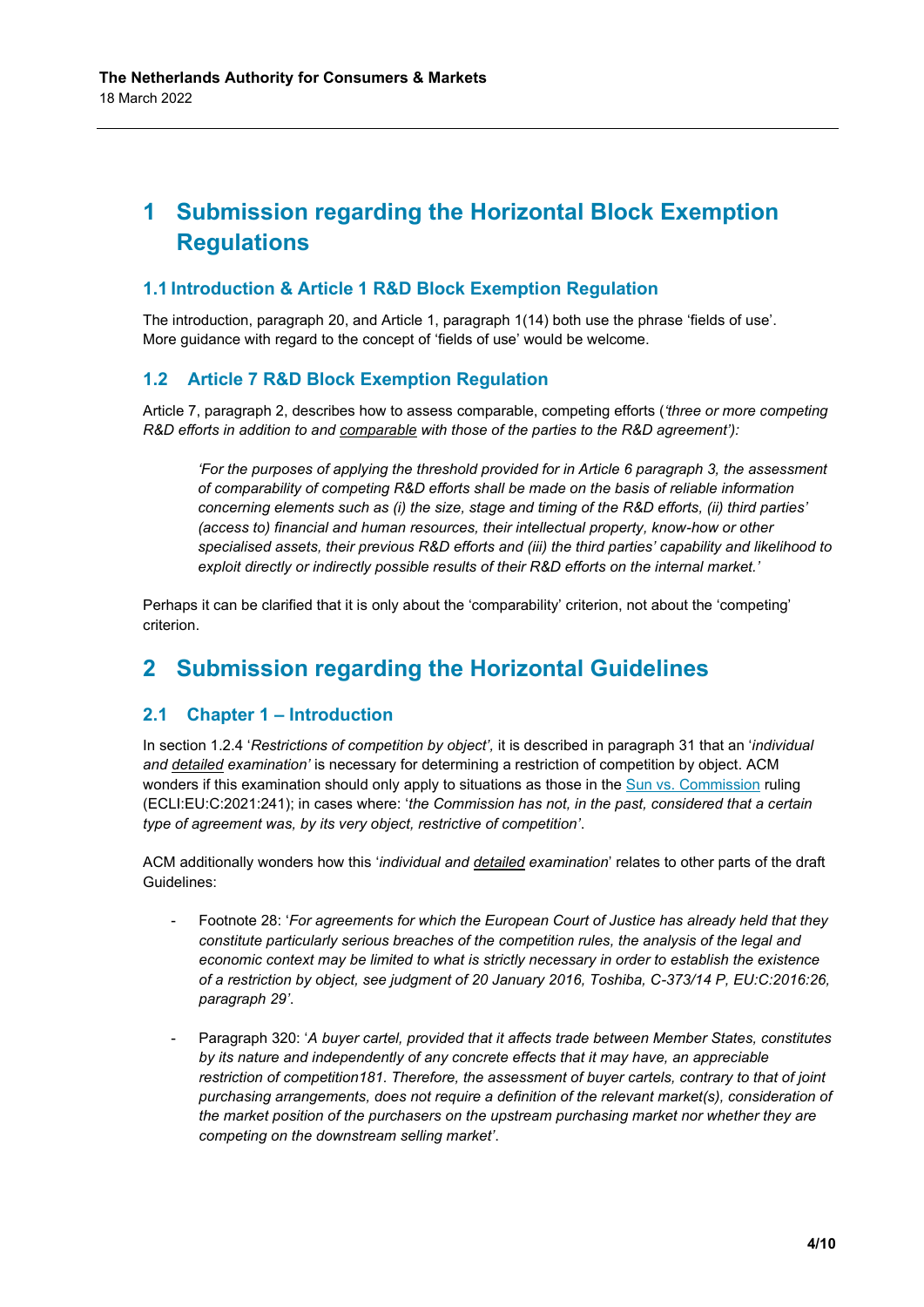#### <span id="page-4-0"></span>**2.2 Chapter 2 – Research and Development Agreements**

In section 2.4.1, '*Joint exploitation of the R&D results and concept of specialisation in the context of joint exploitation*', paragraph 102 states:

*'This means that an R&D agreement can, for instance, restrict the exploitation rights of the parties for certain territories, customers or fields of use.'*

More guidance with regard to the concept of 'fields of use' would be welcome (see also the introduction, paragraph 20, and Article 1, paragraph 1(14) of the R&D Block Exemption Regulation).

#### <span id="page-4-1"></span>**2.3 Chapter 3 – Production Agreements**

In section 3.5.1, '*Efficiency gains'*, in the chapter on the assessment under Article 101 (3), the following is mentioned in paragraph 288:

'*Production agreements may provide efficiency gains by: (…) (d) enabling undertakings to improve production technologies or launch new products (such as sustainable products), which they would otherwise not have been able to do (for example, due to the parties' technical capabilities)'.* 

With regard to the 101 (1) assessment, the following is mentioned in paragraph 227:

'*Production agreements between undertakings which compete on markets on which the cooperation occurs are not likely to have restrictive effects on competition if the production agreement gives rise to a new market, that is to say, if the agreement enables the parties to launch a new product, which, on the basis of objective factors, the parties would otherwise not have been able to do (for example, due to the parties' technical capabilities)*'.

ACM wonders whether the relationship between these texts is sufficiently clear.

#### <span id="page-4-2"></span>**2.4 Chapter 6 – Information exchange**

In section 6.2.3.3, '*Aggregated/individualised information and data'*, the following is mentioned in paragraph 428 – underling added by ACM:

*'The commercially sensitive nature of information depends also on the usefulness it has to competitors. Depending on the circumstances, the exchange of raw data may be less commercially sensitive than an exchange of data that was already processed into meaningful information. Similarly, raw data may be less commercially sensitive than aggregated data, while it may allow undertakings to obtain more efficiencies by exchanging it. At the same time, the exchange of genuinely aggregated information where the recognition of individualised company level information is sufficiently difficult or uncertain, is much less likely to lead to a restriction of competition than exchanges of company level information.'*

ACM wonders whether the above texts may cause some confusion. With regard to the underlined part, ACM wonders whether or not the false impression is given that raw data, in general, is less commerciallysensitive than aggregated data. In ACM's view, raw data can only be less sensitive if the raw data does not contain any meaningful information that can be traced back to specific competitors.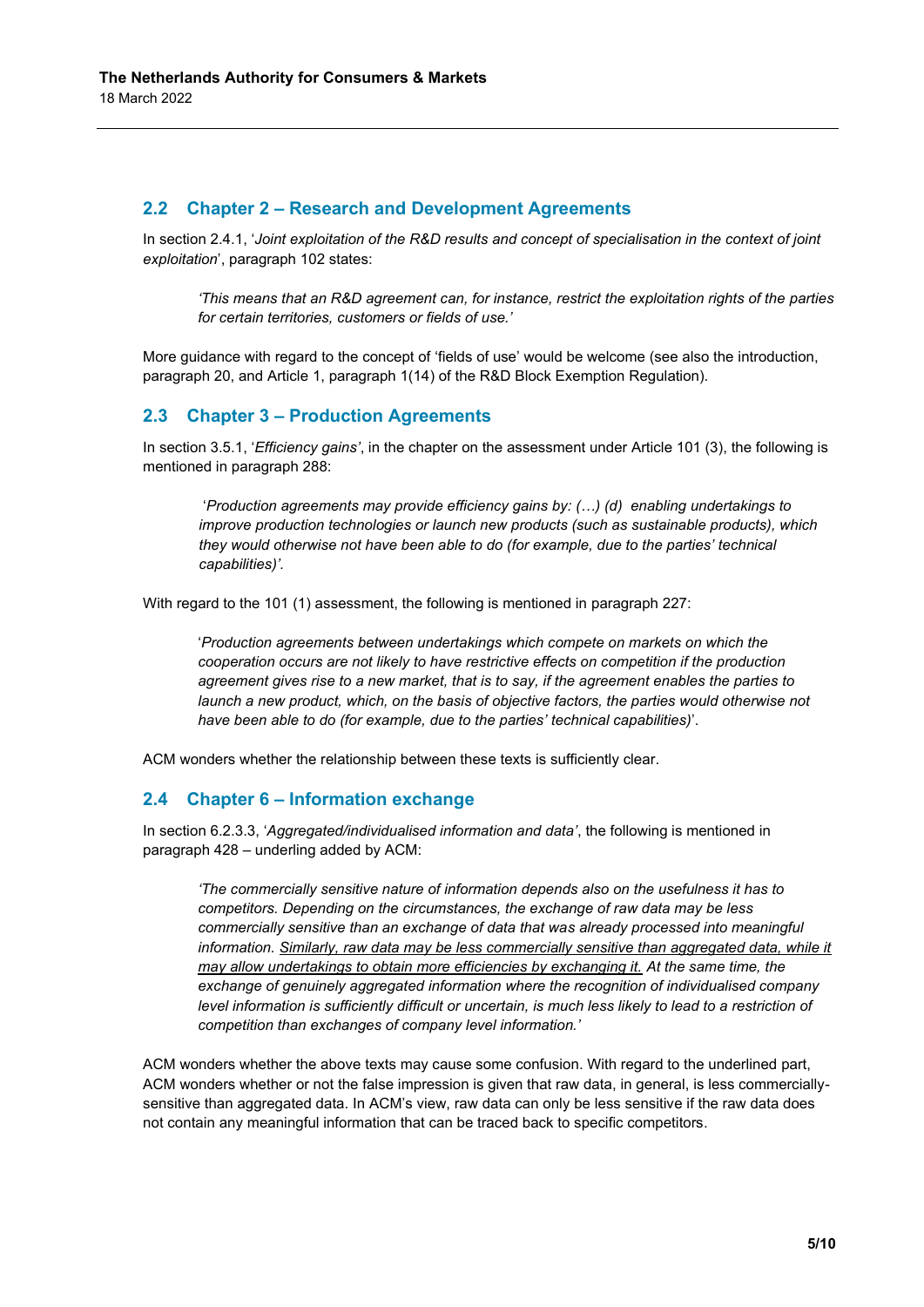#### <span id="page-5-0"></span>**2.5 Chapter 9 – Sustainability**

#### <span id="page-5-1"></span>**2.5.1 General remarks**

As indicated in the summary, in general, ACM appreciates the steps that the Commission is taking to stimulate sustainability initiatives with the draft revised Horizontal Guidelines. For instance, ACM highly welcomes the introduction of specific guidance on the application of competition law to sustainability agreements under the draft revised Horizontal Guidelines. It shows how important the topic is, and constitutes an important step towards speeding-up the energy transition from carbon to renewables. Or, as the Commission states in the draft revised Horizontal Guidelines: to attain 'the objectives of the Green Deal for the European Union'.<sup>2</sup> In order to attain the objectives of the Green Deal, ACM believes that the thinking should no longer be about which instrument should have a primary role, e.g. legislation *or* voluntary private individual or collective action. Both legislation *and* private action are necessary, and competition law should not hinder genuine private sustainability initiatives.

In this respect, ACM welcomes in particular sections 9.2 and 9.3 on the assessment under article 101(1) TFEU. As the Commission rightly points out: 'not all sustainability agreements between competitors are caught by Article 101'.<sup>3</sup> In fact, competition rules generally do not stand in the way of genuine sustainability initiatives. The introduction of the soft safe harbour for sustainability standardisation agreements is therefore much welcomed. After all, such agreements often have positive effects on more sustainable production methods without having negative effects on competition. ACM would like the Commission to include an explicit caveat for agreements aiming exclusively to respect national or international legal standards that apply to doing business in or outside Europe, particularly in developing countries, as those should fall outside Article 101 (1) TFEU.

With regard to the assessment of sustainability agreements under article 101(3) TFEU, addressed in section 9.4, ACM is pleased to see that the Commission recognizes the existence of out-of-market benefits in the form of collective benefits. ACM would have preferred such benefits to be included to the fullest extent possible, as elaborated on further below. Under the current proposal, ACM is concerned that companies will remain reluctant to invest resources in new sustainability initiatives, depriving the EU of sustainability benefits in the timely manner that is required, for example, to make our economy less dependent on fossil fuels, which will prevent dramatic climate change and will foster energy independency. The public consultation may further illustrate whether this concern is justified.

As regards ACM's response to the public consultation, ACM in previous instances has taken a clear stance in the discussions about how competition law can contribute to combating climate change and has already set out its position extensively.<sup>4</sup> Given that – for the time being – the approach set out in the Commission's draft revised Horizontal Guidelines appears to provide sufficient scope for dealing with the sustainability cases that ACM is currently aware of, for the purpose of this public consultation, our comments are limited to the most important remaining points.

Please note that ACM will continue to apply its own draft Guidance on sustainability agreements<sup>5</sup> until the revised Horizontal Guidelines are adopted. Once the Horizontal Guidelines have been adopted, ACM will re-evaluate its own draft Guidance in light of the final version of the Horizontal Guidelines, making a clear distinction between its interpretation of competition law and its priority-setting powers.

<sup>&</sup>lt;sup>2</sup> Communication from the Commission, the European Green Deal, COM (2019) 640 final. Par. 3 of the draft revised Horizontal Guidelines.

<sup>3</sup> Draft revised Horizontal Guidelines, par. 551.

<sup>4</sup> See for example ACM's Guidelines[: Second draft version: Guidelines on Sustainability Agreements –](https://www.acm.nl/sites/default/files/documents/second-draft-version-guidelines-on-sustainability-agreements-oppurtunities-within-competition-law.pdf) Opportunities within [competition law \(acm.nl\)](https://www.acm.nl/sites/default/files/documents/second-draft-version-guidelines-on-sustainability-agreements-oppurtunities-within-competition-law.pdf) and ACM's note on the fair-share criterion [https://www.acm.nl/sites/default/files/documents/acm-fair](https://www.acm.nl/sites/default/files/documents/acm-fair-share-for-consumers-in-a-sustainability-context.pdf)[share-for-consumers-in-a-sustainability-context.pdf.](https://www.acm.nl/sites/default/files/documents/acm-fair-share-for-consumers-in-a-sustainability-context.pdf) 5 Idem.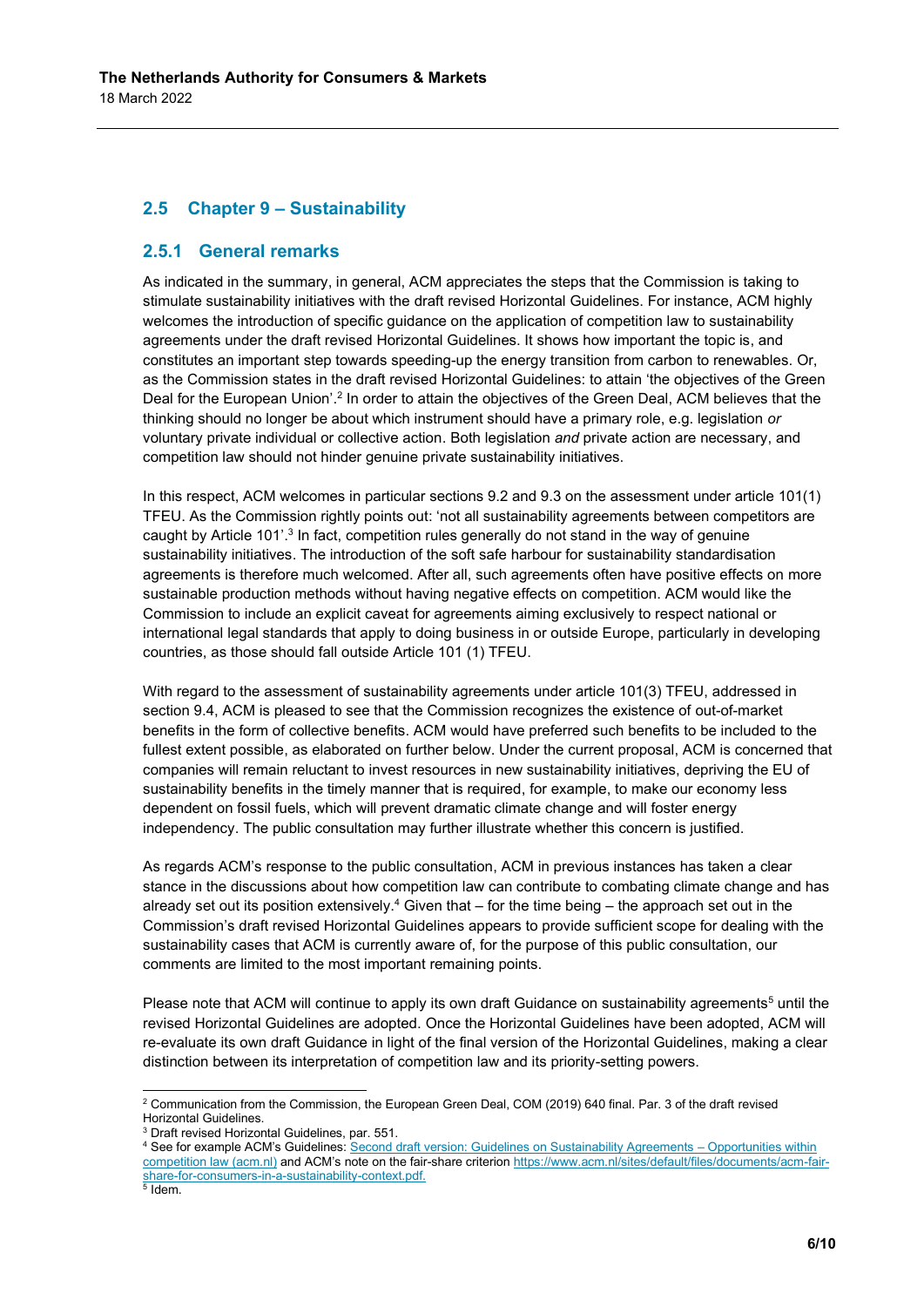#### <span id="page-6-0"></span>**2.5.2 Specific remarks**

As set out above, for the purpose of this consultation, ACM limits its comments to the most important remaining remarks on the draft revised Horizontal Guidelines that, if addressed, could improve the draft version in the opinion of ACM.

#### − **Article 101(1) TFEU**

- o **Restriction of competition below national or international legal standards** Agreements whose sole purpose is to respect national or international legal standards that apply to doing business in or outside Europe, particularly in developing countries, should fall outside Article 101 (1) TFEU. $6$  Such agreements are particularly important for undertakings that have difficulties checking for themselves whether their business partners comply with the rules. By concluding agreements with their competitors to restrict below-standard competition, they can ensure compliance and are able to make the necessary arrangements, allowing them to perform checks. The legal standards in question often concern fundamental social rights (for example, banning child labour, paying a living wage, the rights of indigenous peoples, and respecting the right to unionize), protecting natural resources (such as restricting the logging of certain types of tropical wood), and respecting fair-trade rules (such as a ban on bribery). These standards usually follow from international conventions or treaties. They are subsequently laid down in local legislation or in legislation of the country where the importer or processor is officially registered. However, it is also possible that these international standards have not or not sufficiently been laid down in national legislation, that compliance with such standards is not adequately monitored by local authorities, or that the parties to the agreement intend to expedite compliance with those standards before they officially enter into force. Agreements to restrict below-standard competition can therefore be necessary in order to achieve these goals. Hence, ACM believes that competition below national or international legal standards does not deserve protection by our competition laws. In this regard, ACM also refers to the Commission's proposal for a Directive on corporate sustainability due diligence and the obligations of companies to ensure compliance with human rights and environmental protection.
- o **List of examples** ACM appreciates that the Commission included a list of types of agreements that would not fall under article 101(1) TFEU as this is helpful in identifying what agreements are unobjectionable from a competition perspective (see section 9.2 par. 552- 554). The fact that it is not an exhaustive list shows that other types of agreements do not fall under the cartel prohibition either. It may be useful to provide further such examples. Therefore, in order to improve the draft revised Horizontal Guidelines and to provide market participants with further guidance, ACM suggests including several additional types of agreements that would not fall under article 101(1) TFEU. Reference is made to those included in ACM's own draft Guidance<sup>7</sup> with the most important example being the one set out above regarding applying national or international legal standards.
- o **Soft safe harbour – new or existing standards** As stated above, ACM much welcomes the introduction of the soft safe harbour for sustainability standardisation agreements. The current wording of the seven conditions in paragraph 572 of the draft revised Horizontal Guidelines seems to imply that the soft safe harbour only applies to the creation of new sustainability

<sup>6</sup> See ACM's draft Guidelines: [Second draft version: Guidelines on Sustainability Agreements –](https://www.acm.nl/sites/default/files/documents/second-draft-version-guidelines-on-sustainability-agreements-oppurtunities-within-competition-law.pdf) Opportunities within <u>[competition law \(acm.nl\)](https://www.acm.nl/sites/default/files/documents/second-draft-version-guidelines-on-sustainability-agreements-oppurtunities-within-competition-law.pdf)</u> Chapter 4, par. 27-29.<br><sup>7</sup> Idem

Idem.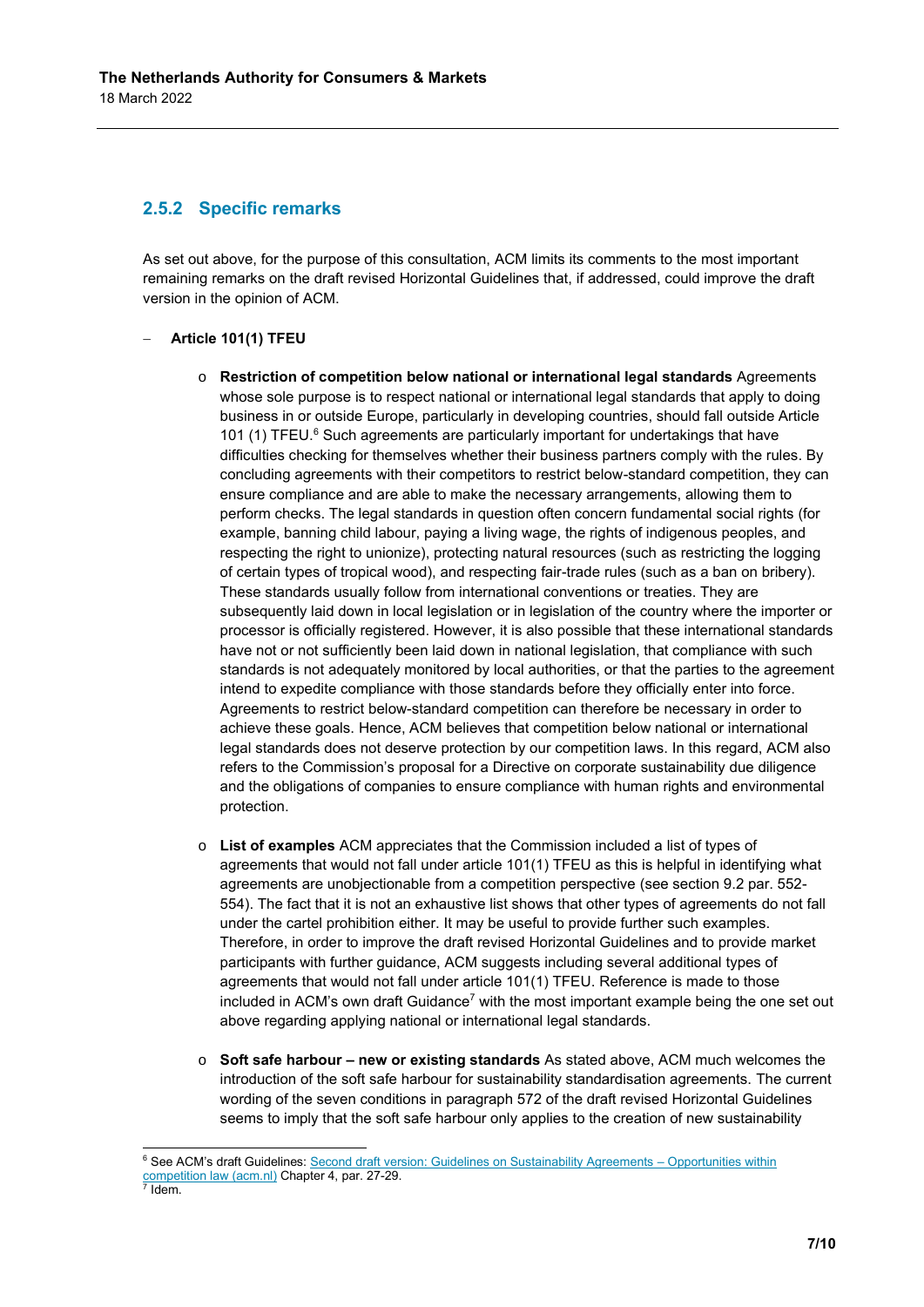standards. However, undertakings may also conclude agreements to apply an existing standard. As agreeing to jointly apply an existing sustainability standard (e.g. a particular certification model) seems to be equally (or even more) unproblematic from a competition-law perspective as agreeing to jointly creating and applying a new standard, ACM assumes those agreements could also benefit from the soft safe harbour. To avoid any misunderstandings, ACM suggests to explicitly include this in the draft revised Horizontal Guidelines and/or revise the wording of the seven conditions of the soft safe harbour accordingly.

#### − **Article 101(3) TFEU**

- o **Pass on to consumers – out-of-market benefits** With regard to the fair-share criterion of article 101(3) TFEU, the draft revised Horizontal Guidelines state that 'consumers receive a fair share of the benefits when the benefits deriving from the agreement outweigh the harm caused by the same agreement, so that the overall effect on consumers in the relevant market is at least neutral' (Section 9.4.3, par. 588). According to our analysis of the consistent case law of the CJEU as discussed previously, full compensation of consumers within the relevant market is not required in order for consumers to receive a fair share.<sup>8</sup> Instead, only an appreciable objective advantage must be enjoyed by consumers within the relevant market, and this can only be assessed on a case-by-case basis taking into account the relevant context. As a result, collective benefits can count towards the fair share for consumers where they accrue to parties that are not (also) consumers within the relevant market. This could include, for instance, the benefits of preventing or reducing deforestation for people outside the EU and benefits of reducing carbon emissions at a global level. To the extent that the position in the draft revised Horizontal Guidelines regarding out-of-market benefits is narrower, ACM understands this to be the Commission's preferred policy perspective, not a reflection of the law as it stands. ACM would welcome a broader policy reading of the term 'fair share' that fully reflects the case law.
- o **Pass on to consumers – what part of the benefits?** For the sake of legal certainty, ACM suggests the Commission clarify its approach to the fair share within the framework of use value, non-use value, and collective benefits. For example, concerning agreements to reduce carbon emissions, what part of the related benefits can be taken into account for the 101(3) TFEU compensation analysis? Reductions in carbon emissions typically generate collective global benefits. Therefore, there are several alternatives for allocating these benefits to the consumers in the relevant market, such as: (i) all global benefits, (ii) the EU's population's share of those global benefits, and (iii) the EU consumers' share of these benefits within the relevant market. Because the choice between these options would have significant implications, it would be helpful if this could be specified more clearly in the draft revised Horizontal Guidelines within this framework of use value, non-use value, and collective benefits. It goes without saying that limiting the allocation of the global benefits of CO2 reduction to the in-market EU consumers' share of those benefits would make the application of 101 (3) TFEU to CO2-reducing agreements among European producers unfeasible.
- o **Pass on to consumers - future generation benefits** In the context of assessment of all three types of benefits (use, non-use, and collective), ACM also wishes to raise the issue of how to appropriately account for, and possibly how to discount, future benefits when these have to be balanced against present costs. This issue of future benefits is relevant also because, in our view, the benefits for future generations – not just more broadly, but even

<sup>&</sup>lt;sup>8</sup> See footnote 4.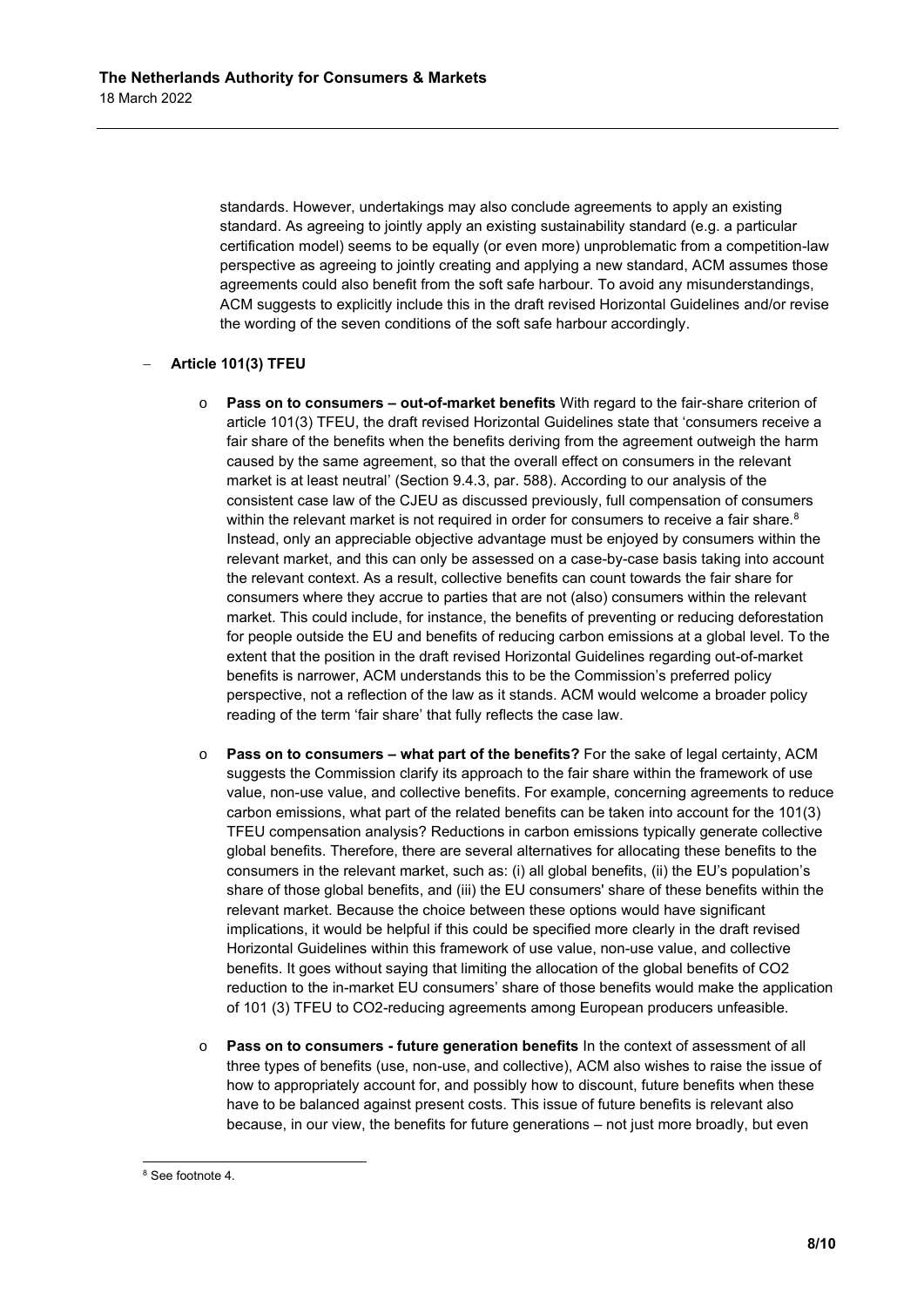concerning consumers within the relevant market – should play a role in the fair-share assessment of sustainability agreements. In our view, this cannot be subsumed under nonuse benefits as they have currently been presented in paragraph 596 of the draft revised Horizontal Guidelines. Some guidance on how to account for such benefits should take place and what timeframes are considered relevant is therefore desirable. ACM suggests that the incorporation of future costs and benefits can be guided by the principles of *social costbenefit analyses*, a method used in public policymaking. This method prescribes that future costs as well as benefits are discounted in a consistent manner, by using a common discount rate and taking into account uncertainty.

For example, by allowing undertakings to demonstrate how far into the future the benefits and costs of the sustainability initiative extend and to take that into account when weighing the pros and cons of an initiative. The same approach can be used for the benefits of current users as long as the uncertainty for achieving or the magnitude of the benefits does not become too great. When shadow prices are used for environmental-damage agreements, the (deviating) needs and benefits for future generations have generally already been taken into account, meaning that it only needs to be determined how far future benefits extend in time.

- o **Pass on to consumers - quantification** In the experience of ACM, quantification is indeed possible but it can be difficult and costly for the undertakings involved. First, it would therefore be beneficial to avoid quantitative analyses where such are not strictly necessary. Second, where quantification is deemed necessary, the draft revised Horizontal Guidelines could be improved by providing more detail on different ways to quantify. The emphasis of the draft revised Horizontal Guidelines is on performing a willingness-to-pay analysis. <sup>9</sup> Based on ACM's experience with willingness-to-pay analyses, we do not think it is always the most appropriate method. Yet, the draft revised Horizontal Guidelines do not go into other methods such as shadow prices based upon prevention costs, which is a method ACM believes can express certain environmental gains in monetary terms in an objective manner. As shadow prices may vary between Member States, and different approaches to shadow prices are possible, it would be helpful if the Commission added guidance on how to use shadow prices. ACM's draft Guidance contain various elements that may be useful in this respect.<sup>10</sup>
- o **Indispensability exceeding or accelerating public targets** Paragraph 583 of the draft revised Horizontal Guidelines states that 'where EU or national law requires undertakings to comply with concrete sustainability goals, cooperation agreements and the restrictions they may entail, cannot be deemed indispensable for the goal to be achieved'. If such an agreement falls under Article 101 (1) TFEU at all, this statement appears to be erroneous, especially in relation to agreements that aim to exceed or accelerate public targets. ACM is of the opinion that such agreements can be indispensable for the goal to be achieved.
- o **Indispensability bolstering local compliance** Finally, as ACM has previously argued, cooperation agreements among direct or indirect importers in the EU bolstering local compliance could be necessary, for example in relation to products from developing countries where public sustainability goals are not reliably enforced. Examples are the agreements regulating use of tropical wood or setting supply-chain standards for the production and use of environmentally risky substances, or for fair labour standards. Such agreements to restrict below-standard competition should fall outside the scope of 101(1) TFEU in the first place. An alternative route of addressing this issue is via the soft safe harbour for standard-setting.

<sup>&</sup>lt;sup>9</sup> See for example par. 597 of the draft revised Horizontal Guidelines.

<sup>&</sup>lt;sup>10</sup> See ACM draft Guidance, par. 57 and further.